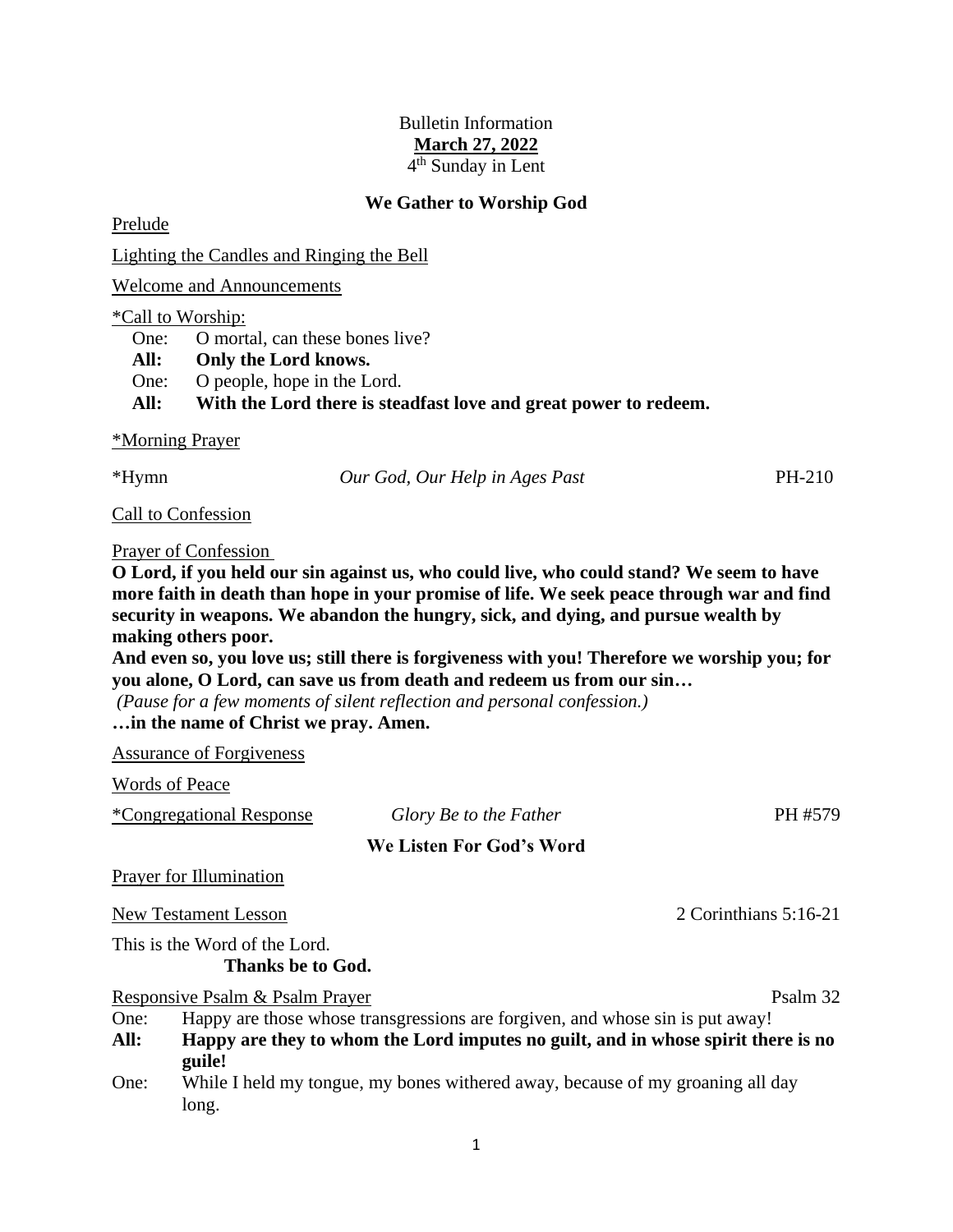- **All: For your hand was heavy upon me day and night; my moisture was dried up as in the heat of summer.**
- One: Then I acknowledged my sin to you, and did not conceal my gilt. I said, "I will confess my transgressions to the Lord." Then you forgave me the guilt of my sin.
- **All: Therefore all the faithful will make their prayers to you in time of trouble; when the great waters overflow, they shall not reach them.**
- One: You are my hiding-place; you preserve me from trouble; you surround me with shouts of deliverance.
- **All: "I will instruct you and teach you in the way that you should go; I will guide you with my eye.**
- One: Do not be like horse or mule, which have no understanding; who must be fitted with bit and bridle, or else they will not stay near you."
- **All: Great are the tribulations of the wicked; but mercy embraces those who trust in the Lord.**

**Be glad, you righteous, and rejoice in the Lord; shout for joy, all who are true of heart.** 

One: Merciful God, day and night our sins are before us, and we can find no relief. We confess to you, O Lord, that we have strayed far from you and turned our backs on your love. Turn us again to you and lead us in the way of repentance, that, held in your mercy, we may always stay near you; through Jesus Christ, our savior and Lord. **Amen.**

## Old Testament Lesson Ezekiel 37:1-14

This is the Word of the Lord. **Thanks be to God.**

Gospel Lesson John 11:1-46

This is the Word of the Lord. **Thanks be to God.**

Sermon *Resurrection & Life*

**We Respond to God's Word**

\*Hymn *Love Divine, All Loves Excelling* PH-376

Prayers of the People and the Lord's Prayer

**Our Father who art in heaven, hallowed by thy name. Thy kingdom come, thy will be done, on earth as it is in heaven. Give us this day our daily bread; and forgive us our debts, as we forgive our debtors; and lead us not into temptation, but deliver us from evil. For thine is the kingdom and the power and the glory, forever. Amen.**

Cross Reflection Invitation to the Offering **Offering** \*Congregational Response *Doxology*

2